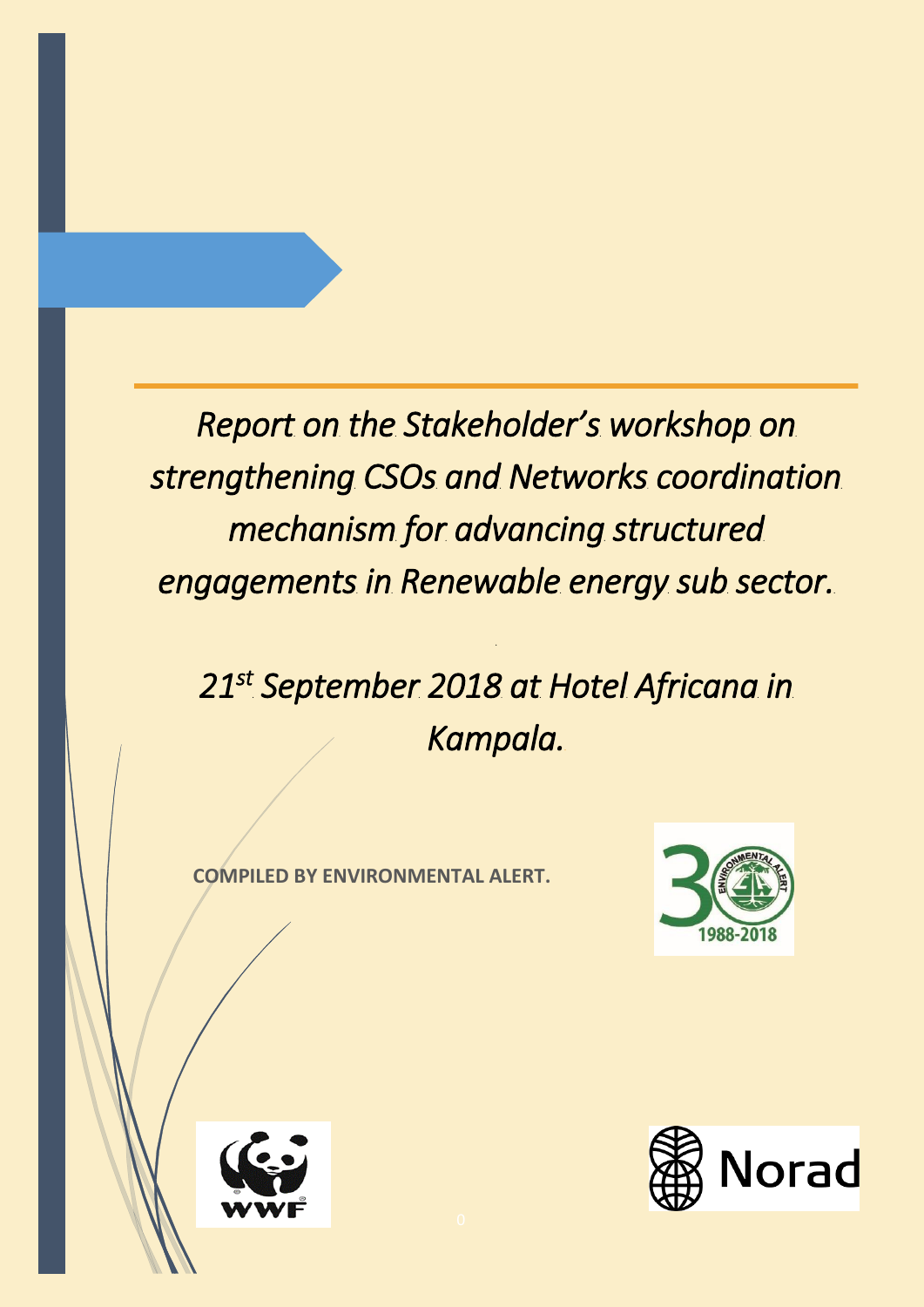# **Acknowledgment**

Environmental Alert thus extends its appreciation to its implementing partner WWF and NORAD for the financial support towards this initiative.

We would like to thank all CSOs and Networks in Renewable energy at both national and sub national level for participating in this workshop.

Environmental Alert is also grateful to the Mr. Mwesigwa Rashid who in his capacity ably facilitated the workshop.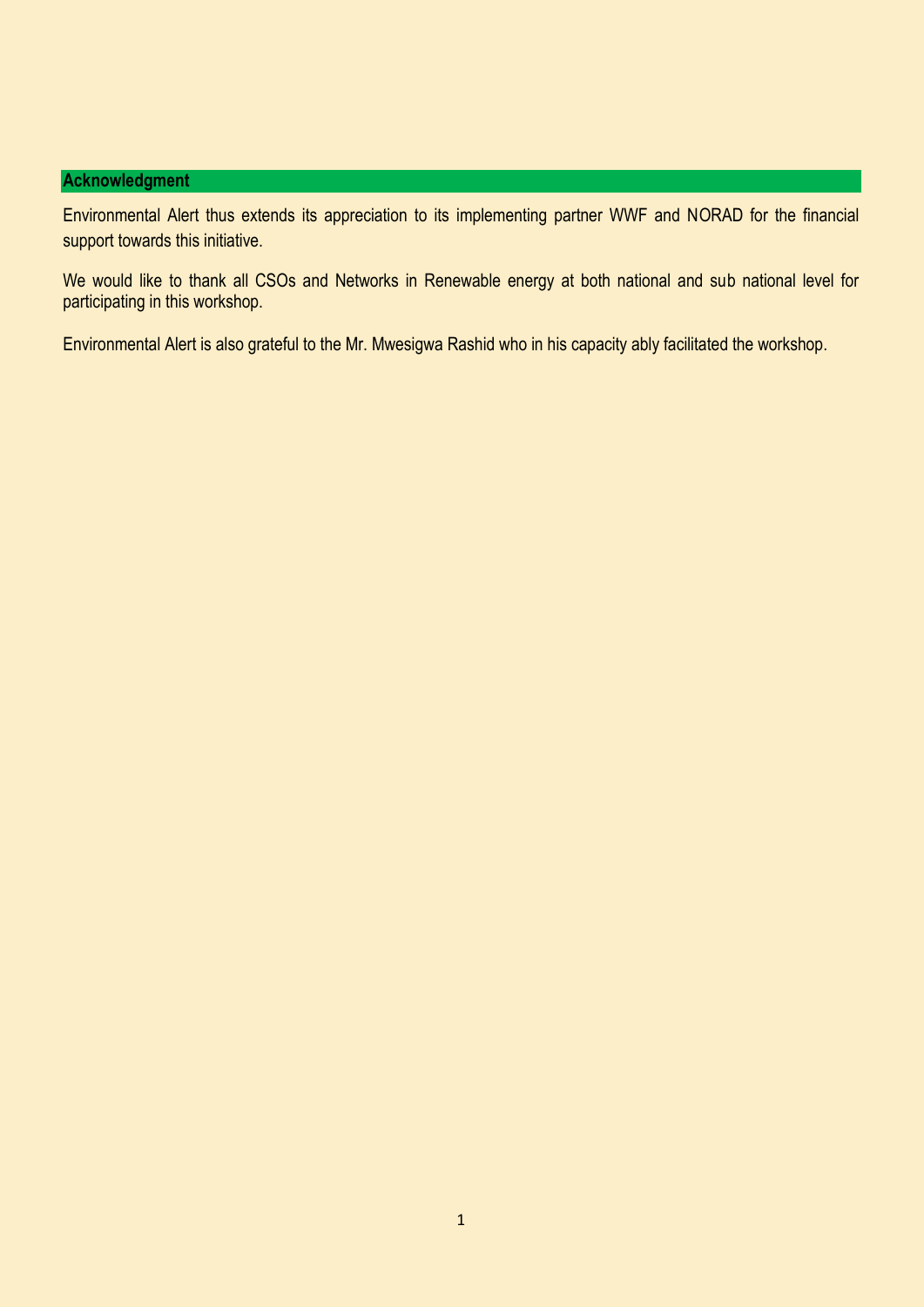#### **1.0 Introduction**

This is a popular version of the report from a stakeholders' workshop for Strengthening Civil Society Organisations (CSOs) and Network's coordination mechanism for structured engagement in the Renewable Energy sub sector. The report shares and highlights key issues that transpired during the workshop and a way forward agreed for follow up and action in the near future.

This was one day workshop held on 21st September 2018 at Hotel Africana in Kampala. The workshop was attended by **34 participants (18 male and 16 females)** among which included: *representatives from CSOs and CSO Networks at national and sub-national levels, private sector involved in renewable energy, Development partners and government officials specifically from the Ministry of Energy and Minerals Development (MEMD).*

The stakeholders' workshop was conducted using participatory methods which allowed active participation and contribution to issues discussed by all participants.

## **1.1 Background**

The National stakeholders' workshop on strengthening CSOs and Networks coordination and reporting mechanisms stemmed from the realisation of the underlying key challenges limiting sustainable access and utilisation of renewable energy at both national and sub-national levels. At national level for instance, available report indicated that only about 26.1% of the households in Uganda have access to electricity<sup>1</sup>. The limited access to renewable energy has resulted in over reliance on unsustainably biomass production and use of rudimentary lighting and cooking technologies especially among the poor people. Such practices have negative implications on the environment and health of the people.

As part of efforts to address the energy challenge in the country, Environmental Alert in partnership with WWF-UCO with financial support from NORAD are

implementing the second phase of the Clean Energy Project tiled *"Increasing access to sustainable and renewable energy alternatives in the Albertine Graben to conserve high value forest ecosystems to benefit people and nature in Uganda;* with a goal of "Communities living in the Albertine Graben have adopted sustainable and renewable energy alternatives to reduce dependency on biomass for their energy needs".

Whereas there a number of CSOs and Networks involved in promotion of sustainable renewable energy issues within the Albertine Graben and other parts of the country, these CSOs have weak capacity to meaningfully engage government and other actors in renewable energy over decisions and practices towards sustainable and renewable energy development. These CSOs also lack a strong voice and concerted efforts to meaningfully hold government and other actors accountable on decisions and practices towards sustainable and renewable energy development. This is further coupled with the limited skills and tools for effective advocacy on the development and adoption of policies, legislation and best practices by government and private sector.

In order to address these challenges, CSOs need to mobilize and organize themselves into a coalition or network with clear and shared goals, objectives and programs. Such arrangements will make CSOs' engagement and reporting to the Government much easier and helps Government to provide better guidance to the CSOs thereby avoiding unnecessary duplication of efforts.

In that context therefore, Environmental Alert organized a National level stakeholders' workshop to discuss and agree on organization and coordination mechanisms for a shared and structured engagements agenda with the MEMD and other relevant Ministerial departments and agencies (MDA) to influence access to clean and sustainable management of renewable energy resources.

s <sup>1</sup> See a report on Sustainable Energy for All Action Agenda for Uganda, 2015.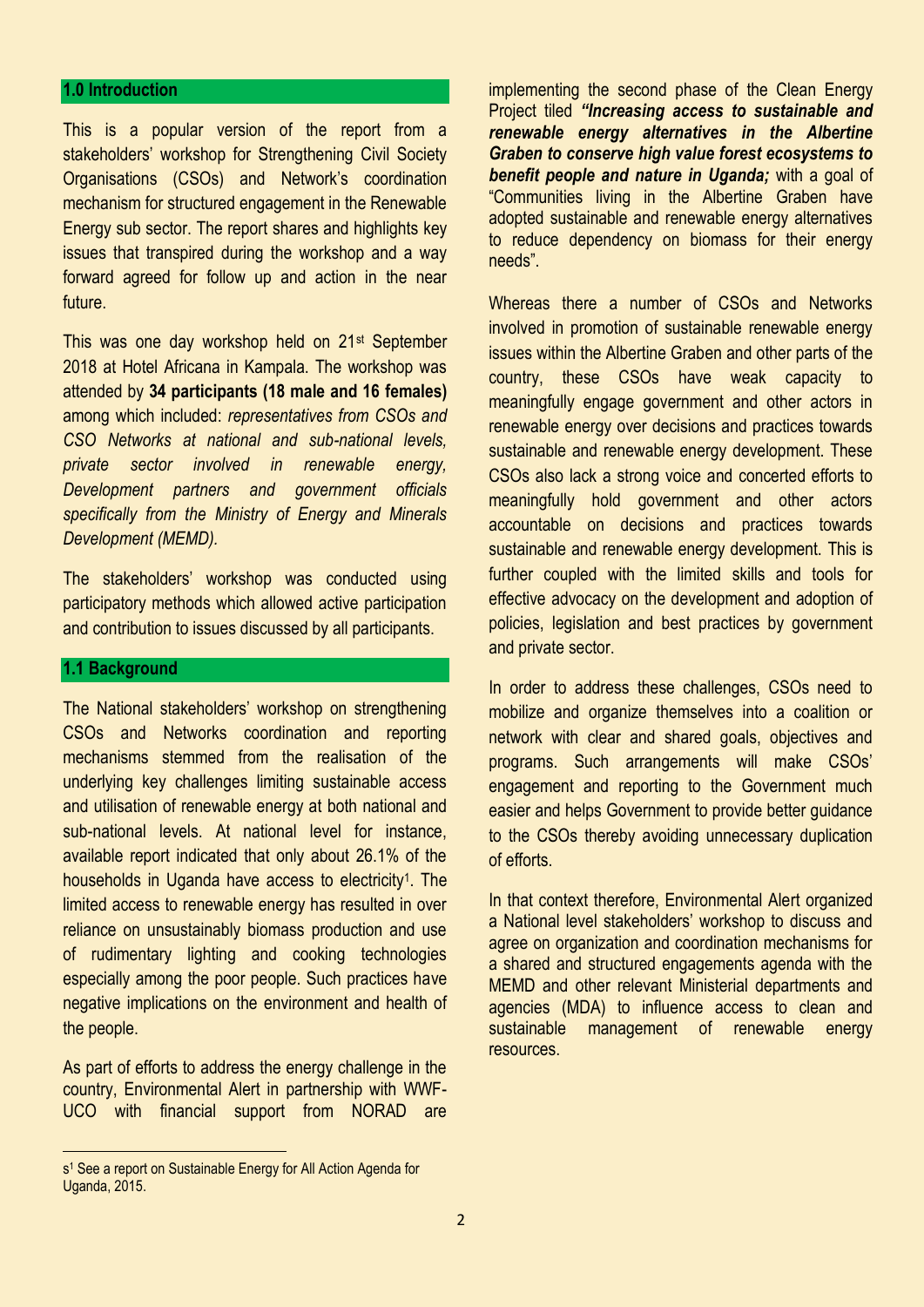#### **1.1.1. Objectives of the workshop**

The objectives of the workshop include:

- a) To agree on mechanisms for strengthening CSOs and Networks coordination and reporting in the Renewable Energy sub-sector through shared and structured engagements with duty bearers;
- b) To reflect on existing lobby and advocacy initiatives by CSOs and Networks targeted at increasing access to clean and sustainable management of renewable energy resources;
- c) To develop an action plan for operationalization of the identified CSOs and Networks coordination, reporting and advocacy mechanisms in respect to Renewable energy access moving forward.

## **1.1.2 Activity methods and approaches**

The process involved a rapid collection of views and ideas on CSO coordination mechanism from a sample of 10 selected CSOs & Networks; and MEMD. This was done through face to face interviews using a simple check list. The collected views and ideas were synthesized into the different scenarios for coordination and presented during the workshop for further discussion and validation by the participants.

In addition, participants were engaged in sessions through participatory approaches to ensure that different views are generated and discussed to build consensus on practical mechanisms for strengthening coordination, reporting and advocacy for CSOs and Networks in Renewable energy at both National and sub regional level.

The workshop methodology further employed tools and approaches including Power point presentations, group work and plenary sessions for processing of content and building consensus on the possible scenario for CSOs and Network coordination and reporting.

#### **2.0 Opening Remarks**

Mr. Kimuli Godfrey from Department of Renewable Energy who represented the Ministry of Energy and Minerals Development (MEMD) officially opened the workshop. In his remarks, he emphasised that government is willing to work and collaborate with CSOs in the sector. However, this would only be easy if CSOs are better organised to have one voice, shared goals and objectives as they engage and report their contributions to government/ MEMD.

Mr. Kimuli further shared with participants the key challenges limiting aovernment to increase access to clean and renewable energy resources. He also informed

*'CSOs need to better organise themselves into unified voice with the same goal for better engagement and reporting to government/ MEMD.'*

participants of the MEMD's energy objectives, policy goals for renewable energy and the major priorities in the energy sector. The MEMD's priorities in energy sector include: a) to increase electricity generation capacity and transmission; b) to increase access to modern energy services through rural electrification and renewable energy development; and c) to promote efficient utilization of energy through adoption of improved energy technologies.

Mr. Kimuli further highlighted the key undertakings by the MEMD in the renewable sub-sector. These undertakings include:

- i) Biogas Technology Promotion and Dissemination:
- ii) Promotion of Efficient Biomass Energy technologies;
- iii) Biofuels Production and Promotion; and Promotion of Gasification technology;
- iv) Promotion of Improved Charcoal and Briquetting technology; and Promotion of Solar and Wind Energy.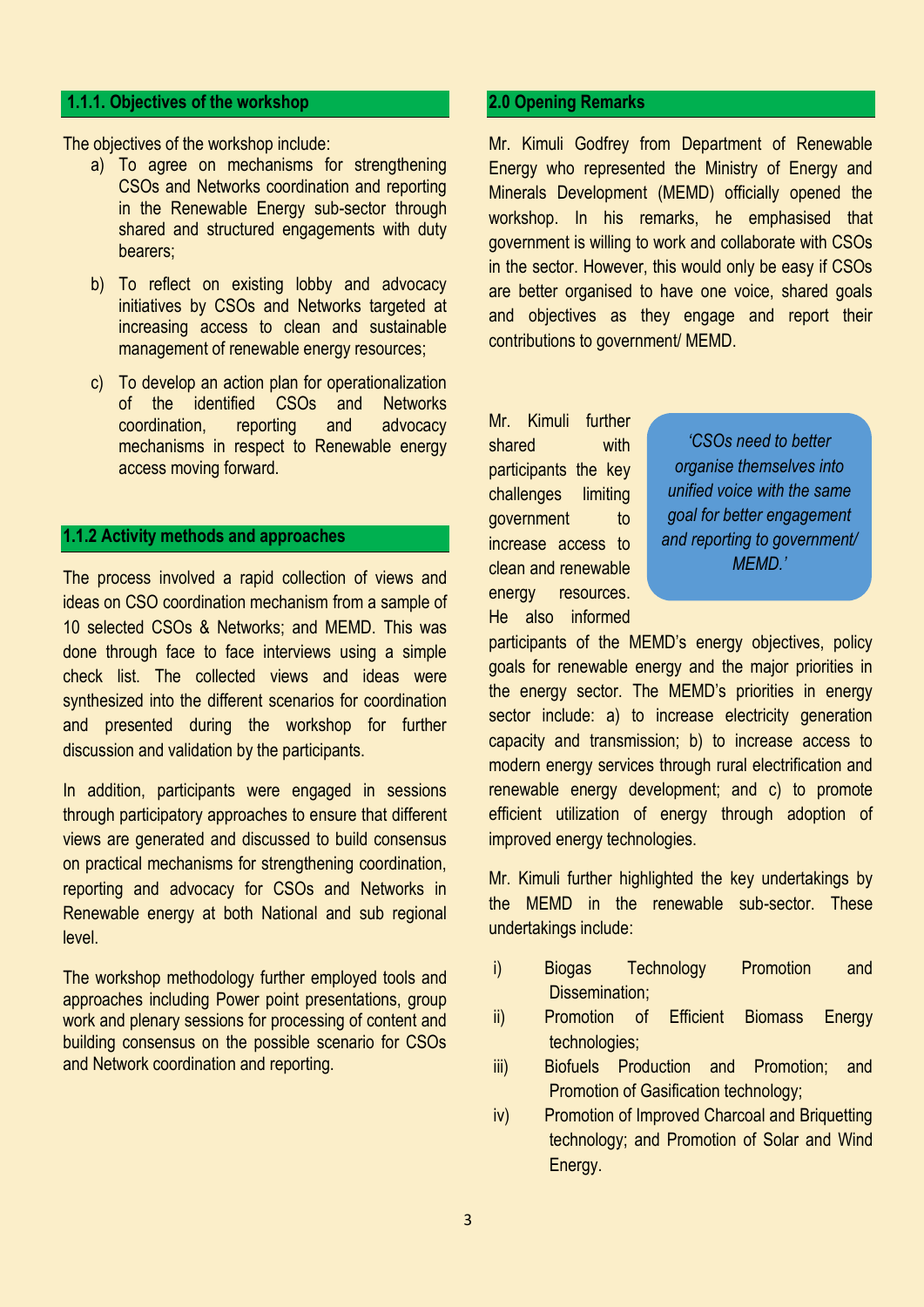Other issues shared with participants included: other undertakings government is doing on renewable energy and emerging issues, challenges and opportunities in renewable energy sub-sector. He further highlighted to participants the major entry points that CSOs and Networks can explore to enhance their engagement with the MEMD on renewable energy issues. For example, through national dialogue events such as during Energy Week; through Joint Sector Review meetings as well as Joint or collaborative research initiatives and Reporting.



*Fig. 1: Mr. Kimuli Godfrey from MEMD Making Opening Remarks during Stakeholders Workshop at Hotel Africana.*

*The key entry points that CSOs and Networks can explore to enhance their engagement with the MEMD on renewable energy issues include; national dialogue events such as the Energy Week; through Joint Sector Review meetings as well as Joint or collaborative research initiatives and Reporting.*

# **2.1 Presentation on the proposed coordination and reporting mechanisms**

Mr. Mwesigwa Rashid was contracted as a resource person make a presentation on the proposed coordination and reporting mechanisms for shared & structured engagements with the MEMD and other relevant MDAs towards contributing to harnessed access to clean and sustainable management of renewable energy resources. This presentation mainly focused on:

I. The current CSO coordination and reporting mechanisms in renewable energy – highlighting

*areas for strengthening CSOs and networks coordination and reporting mechanisms in renewable energy; value addition for strengthening CSOs and Networks coordination mechanisms; and proposed arrangements for CSO coordination mechanisms and reporting.*

II. Current CSOs and Network's lobby and advocacy initiatives, lessons learnt and good practices in renewable energy. Sharing and discussion on lobbying advocacy focused *on the on-going CSOs and Networks lobby and advocacy initiatives in renewable energy; what things are working well and not working in lobbying and advocacy in renewable energy; lessons learnt in lobbying and advocacy initiatives and good practices for lobbying and advocacy initiatives in renewable energy.*

This presentation further provided an opportunity for participants through group sessions to discuss and agree on the reporting mechanisms and how they would like to be coordinated.



*Fig 2. Participants in a group discussion on coordination and reporting mechanism for CSOs and Network involved in renewable energy.*

#### *2.1.1 Key issues discussed during the workshop*

- a) Need for an organized and well-coordinated coalition/ Network for joint lobby and advocacy;
- b) CSOs and Networks reporting and reporting format of their contribution in renewable energy to MEMD
- c) There are briquettes on the market which are of poor quality. This has implications on their uptake by consumers. However, the Ministry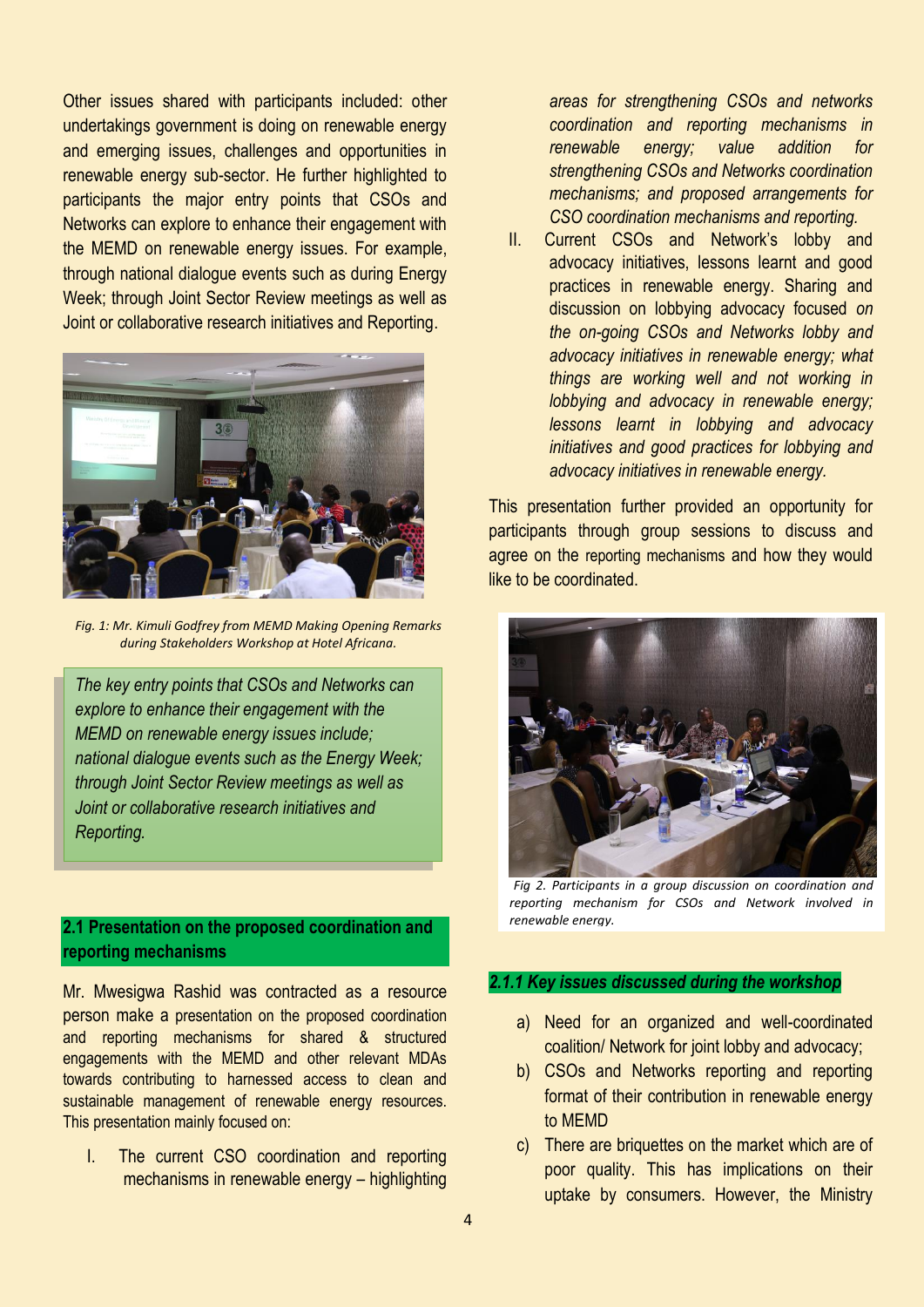has developed standards for briquettes which will guide stakeholders. These standards need to be operationalised by the Ministry.

d) There are many districts which have passed ordinances to regulate charcoal activities. However, most of them have not been operationalised largely due to delays of their approval by the Ministry of Justice. Therefore MEMD needs to work with CSOs to strongly advocate for these ordinances to be approved.

#### *2.1.2 Key achievements from the workshop*

The immediate achievements from the national stakeholders' workshop are indicated hereunder:

- A. Participants resolved that a loose semi-formal coalition hosted by one of the registered member organization is most suitable mechanism for coordination of CSOs and Networks involved in renewable energy. This form of CSOs and Network coordination mechanism was unanimously selected by workshop participants after thorough discussion on advantages and disadvantages of different options for coordination and reporting mechanisms for CSOs and Networks involved in renewable energy.
- B. The workshop further provided participants opportunities for direct interaction, feedback and engagements with the MEMD on various issues such as CSOs participation in Joint Sector Review for MEMD and governments' development programmes, regulations and funding issues concerning renewable energy issues.
- C. The workshop provided opportunity to CSOs and Networks involved in renewable energy to network, share information and experiences on renewable energy sub sector.
- D. The workshop also provided a platform for learning among CSOs and Network on lobbying and advocacy issues in renewable energy subsector. This was done through sharing of their experiences on what is working, not working and what needs improvement in the near future. It is envisaged that some participants will put

into practices some of the lesson learnt from the workshop.

## **3.0 Conclusion**

The workshop was conducted successfully and provided an avenue for CSOs to share learnings, experiences and lessons which in turn informed their decision and agreed to form a loose semi-formal coalition for the CSOs in Renewable energy. This coalition will be hosted by one of the registered member organization to be agreed on.

## **4.0 Way forward**

The following were the key action points from the workshop:

- i) Develop a Memorandum of Principles (regulations) for the Renewable Energy CSOs and Networks Coalition.
- ii) Select a leadership committee for the Renewable Energy Coalition by end of November 2018.
- iii) Select a Host Organisation for the Renewable Energy Coalition by end of November 2018.
- iv) Fast track formulation and signing of Memorandum of Understanding (MoU) by the CSOs and Networks on Renewable Energy Coalition with the Ministry of Energy and Minerals Development (MEMD).
- v) Formulate and sign a MoU or agreement by the Renewable Energy Coalition with host organisation for the Coalition.
- vi) Conduct mapping of CSOs actors in renewable energy sub-sector – on-going but need to be up dated by end of November 2018.
- vii) Prepare and submit a performance report to MEMD on CSOs contribution in Renewable Energy sub sector starting with previous FY 2017/2018.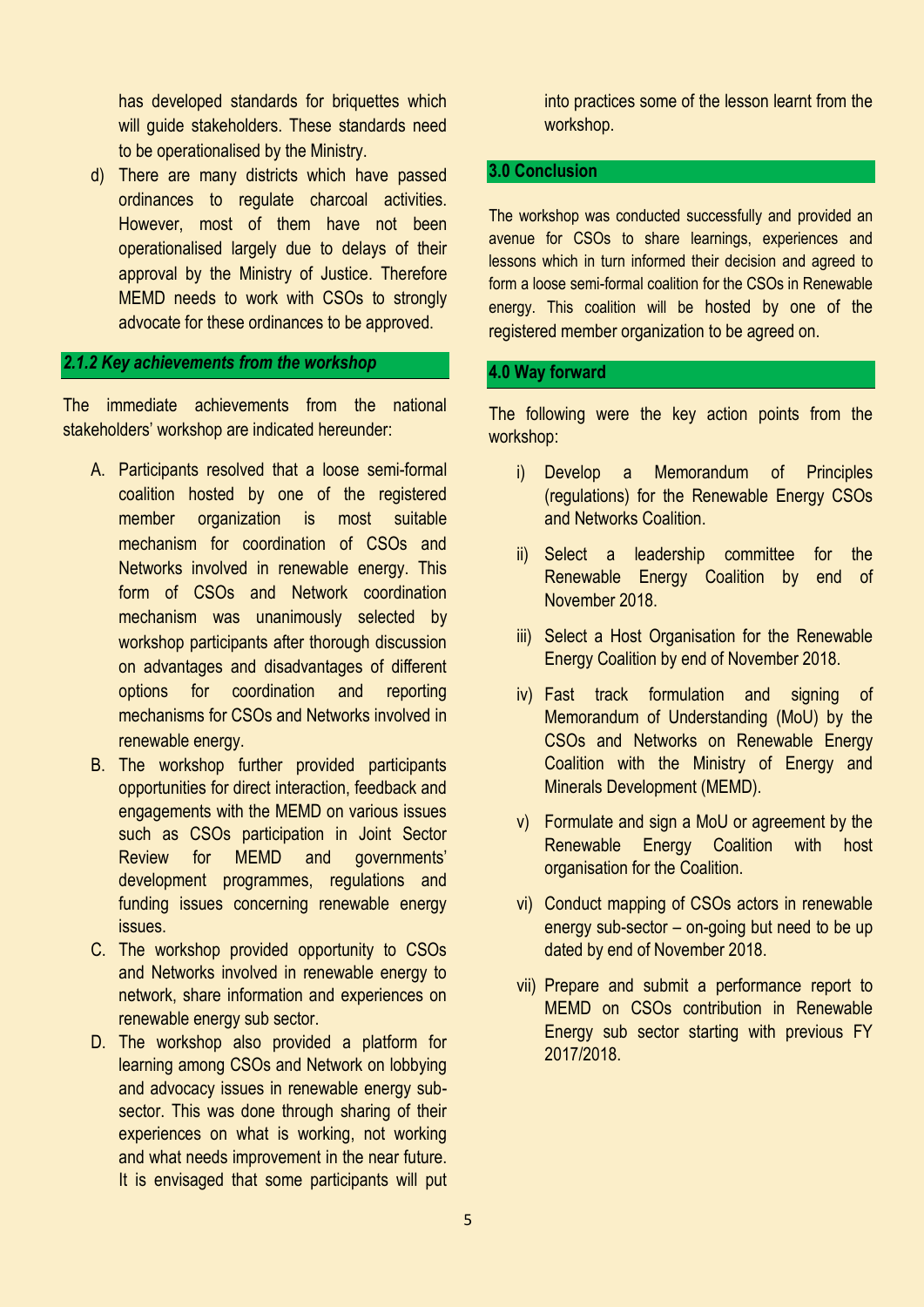#### **5.0 Closing Remarks**

The workshop was closed by the Chairperson of the Environment and Natural Resources CSOs Network Mr. Kiyingi Gaster. In his closing remarks, Mr. Kiyingi thanked participants for attending the workshop and their contributions made during the workshop process. He also urged members to remain united and promote collective engagement with policy makers on renewable issues at different levels. He further urged participants to coalesce efforts in their fight against poor quality of renewable energy technologies at all levels.

#### **About Environmental Alert**

Environmental Alert (EA) was founded in **1988** and has developed and transitioned into a National Non-Governmental organization contributing to an enabling policy environment for sustainable agriculture and sound environment and natural resources management at community, local, national and international levels. EA is officially registered with the NGO Board as a Ugandan non-governmental organization (NGO), incorporated as a company limited by guarantee. EA is governed by an Independent Board that is responsible for providing strategic oversight of the organization including ensuring its integrity as a voluntary service organization.

#### EA is a **1 st prize winner of the Energy globe award for environmental sustainability-2005 under the category, earth.**

EA is a member of the International Union for Conservation of Nature (IUCN) and a Member of The IUCN National Committee for Uganda.

EA envisions, *'Resilient and dignified communities, managing their environment and natural resources sustainably.'* 

**EA's mission is to,** *'Contribute to improved livelihoods of vulnerable communities by enhancing agricultural productivity and sustainable natural resources management'*

## **Program and institutional Components:**

- a. Environment and Natural resources management;
- b. Food security and Nutrition;
- c. Water, Sanitation and Hygiene;
- d. Finance and Administration;
- e. Resource mobilization and Investment.

#### *Scale of Implementation:*

EA operates in selected districts for generation of evidence to inform policy engagements on agriculture, environment and natural resources at National and International levels. Currently EA's operations are in 20 districts across the country. EA undertakes area wide targeted awareness on selected issues in agriculture, environment and natural resources engagements

#### *EA is a Secretariat for following networks:*

- *a) The Network for Civil Society Organisation in Environment & Natural Resources sector (ENR CSO Network);*
- *b)* Uganda Forestry Working Group;
- *c)* The Standards Development Group (-for promotion of Sustainable Forest Management in Uganda); and
- *d)* Promoting Local Innovation in ecologically oriented agriculture and natural resources management (PROLINNOVA-Uganda Network).

Further information about Environmental Alert is available at:<http://envalert.org/>

**Environmental Alert** 



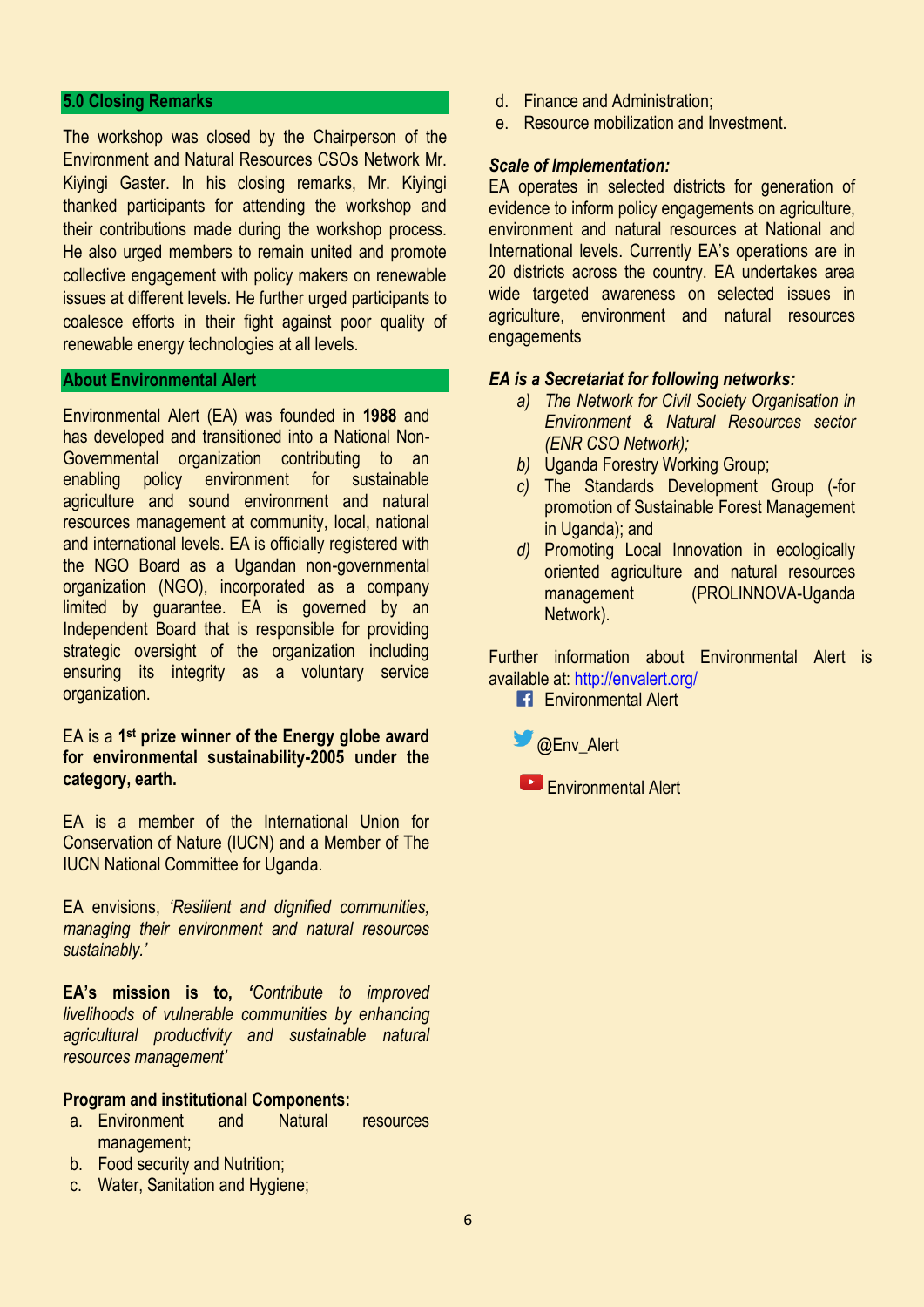# **List of participants**

|                | <b>Name</b>                 | <b>Organization</b>                 | <b>Contact/Address</b>            |
|----------------|-----------------------------|-------------------------------------|-----------------------------------|
| $\overline{1}$ | <b>Darius Niwaha</b>        | <b>Centre for Energy Governance</b> | dariniwaha@gmail.com/0785681836   |
| $\overline{2}$ | Nimpamya Enock              | <b>ACCC</b>                         | 0783003803                        |
| $\overline{3}$ | <b>Christine Nandora</b>    | <b>LWF</b>                          | 0782035582                        |
| $\overline{4}$ | <b>Yikiru Corfort</b>       | <b>RICE-WN</b>                      | cyikiru@riceuganda.org/0774501470 |
| 5              | Komuhendo Pamela            | <b>Raising Gabdho Foundation</b>    | pkomuhendo@raisinggabdho.org      |
| $6\phantom{1}$ | <b>Wamala Musa</b>          | <b>LWF</b>                          | musa.wamala@lwf.or.ug             |
| $\overline{7}$ | <b>Ritah Nakayima</b>       | <b>Living Erth Uganda</b>           | rnakayima2@gmail.com              |
| $\bf 8$        | <b>Bayita Francis</b>       | <b>KIIMA FOODS KASESE</b>           | 0772382498                        |
| 9              | <b>Jaliah Namubiru</b>      | <b>EMLI</b>                         | namubiru-jaliah@gmail.com         |
| 11             | <b>Acaye Genesis</b>        | Send a Cow Uganda                   | acayegenesis@gmail.com            |
| 12             | Mwayafu M Daniel            | <b>USCD</b>                         | dmwayafu@uganadacoalition.or.ug   |
| 13             | <b>Wamala Swizen</b>        | <b>KCSON/K. ISACE</b>               | swizenwamala@gmail.com            |
| 14             | Ann Grace Apunta            | <b>GIZ- Gulu</b>                    | Ann.apiita@giz.de/0795306204      |
| 15             | <b>Emphrance Nakiyingi</b>  | <b>ACCU</b>                         | ephrahn@accu.or.ug                |
| 16             | Tibeeha JohnBosco           | <b>MASEN/BUCCID</b>                 | johnboscotibeeha@gmail.com        |
| 17             | <b>Oundo Stephen</b>        | <b>Environmental Alert</b>          | oundostephen@gmail.com            |
| 18             | Priscilla Nabyemba          | <b>ECOTRUST</b>                     | prisnabyemba@gmail.com            |
| 19             | <b>Okiror Grace</b>         | <b>AUPWAE</b>                       | Grace2okiror@gmail.com            |
| 20             | Nyakato Sania               | <b>KenWill International</b>        | nyakatosania@gmail.com            |
| 21             | James Thembo                | <b>Environmental Alert</b>          | 0773595644                        |
|                | 22 Lillian Nangobi          | <b>Tree Talk Plus</b>               | 0777729038                        |
| 23             | Gaster Kiyingi              | <b>Tree Talk Plus</b>               | 0772448110                        |
| 24             | <b>Faith Mirembe</b>        | Raising Gabdho (ZED ENERGY)         | 0784721989                        |
| 25             | <b>Wilfred Othieno</b>      | <b>BYO-MSD</b>                      | 077491200                         |
| 26             | <b>Kiconco Mary</b>         | <b>Raising Gabdho Foundation</b>    | 0757632987                        |
| 27             | Brian K. kwikana            | <b>Centre for Energy Governance</b> | 0702606955                        |
| 28             | <b>Iris Nagudi</b>          | <b>Youth Plus</b>                   | nagudoodee@gmail.com/0777949194   |
| 29             | <b>Innocent Katiza</b>      | <b>Youth Go Green</b>               | innocentkayiza@gmail.com          |
| 30             | <b>Kimuli Godfrey</b>       | <b>MEMD</b>                         | kimuligm@gmail.com/0772956832     |
| 31             | <b>Emmanuel Vicky Onyai</b> | <b>APREF-NEBBI</b>                  | 0774575695                        |
| 32             | Wayi Isaac                  | <b>CERID</b>                        | cerid40@yahoo.com                 |